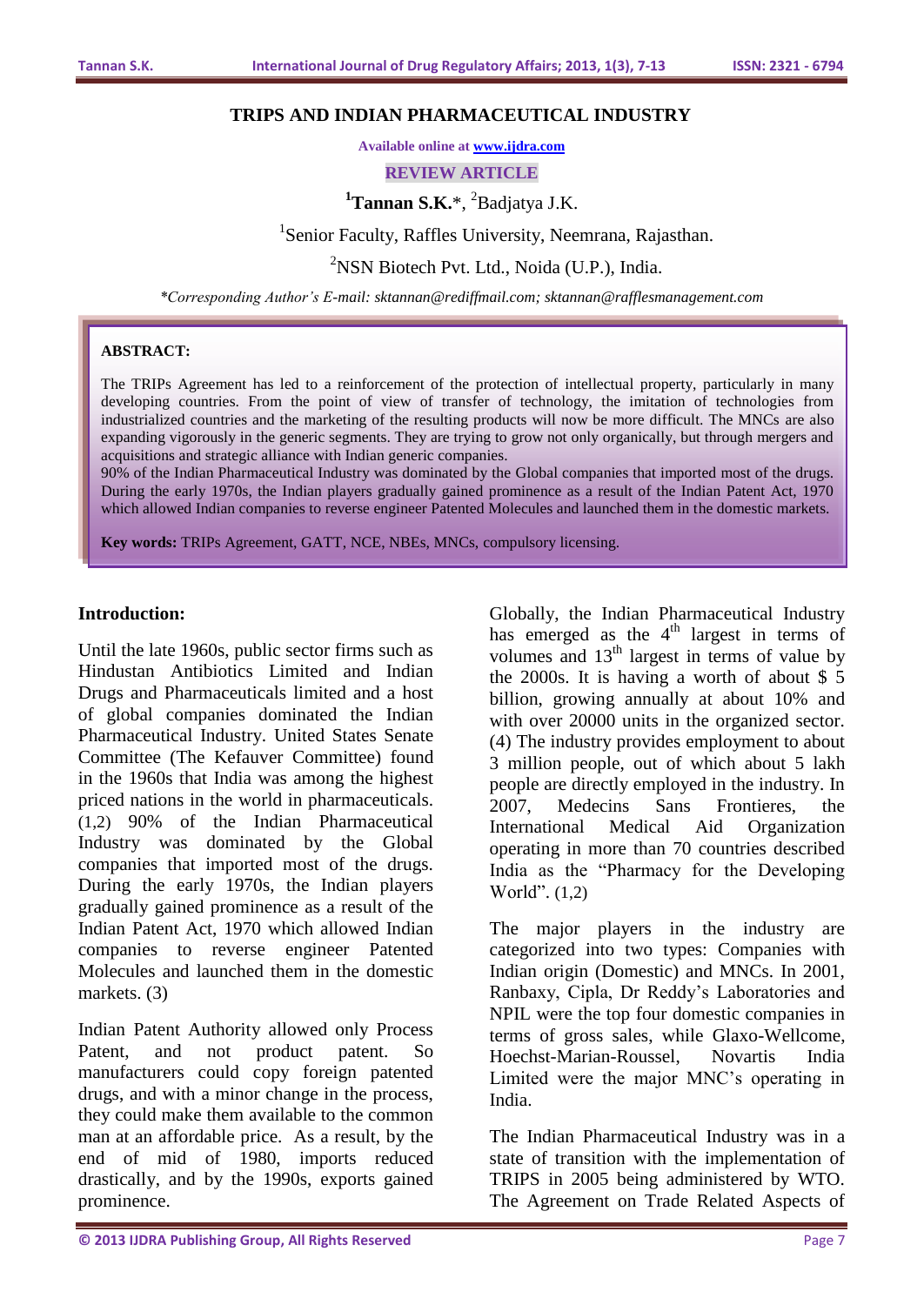Intellectual Property Rights (TRIPS) set rules on Intellectual Property Rights/Patents and require Member Countries of WTO to reflect the same in their domestic laws.

Before the TRIPS Agreement, most of the developed countries granted patents on drugs, but many developing countries including India only granted patents for the process of producing an invention (For example, the method of producing a drug) but not for the product (the drug itself). As a result, generic copies of original drugs (generic drugs) were made or imported into these countries without getting permission from the patent holder. Hence, the prices of medicines were often lower because of generic competition against the patented drugs. The TRIPS Agreement attempted to end this practice by implementing the International Patent Law.

The high prices of medicines are the result of patents, which give their holders right to restrict their competition and therefore sell a certain drug in a monopolistic environment. TRIPS require many developing countries to enforce their patent protection which would restrain innovation and information flows. Moreover, prices of medicines would continue to rise, making access more difficult and adversely affecting the local pharmaceutical industry. Production of generic equivalents to expensive branded drugs will be limited because of 20 year patent protection for pharmaceutical products and processes.

In a pre-TRIPS period, many developing countries including India did not grant product patents, but process patents for pharmaceuticals, enabling domestic researchers to develop similar products through a process called "Reverse Engineering". The implementation of TRIPS put an end to this practice. (5)

### **(I) TRIPS and Affordability and Accessibility of Pharmaceutical Products:**

A TRIP is being implemented at a time when the developing countries are going through a severe health crisis. About one third of the world's population lacks regular access to essential drugs. The situation is worse in Africa

and India. In Africa, almost half and in India, 50 to 65% of the population does not have regular access to essential drugs.

The infectious diseases that are treatable (from a scientific point of view) account for 14 million deaths each year-most of them in developing countries. A number of factors worsen the situation in these countries, e.g., poverty and lacking access to health services. Efficient and affordable medicines could cut down the death toll if people had access to essential medicines. In developed countries, lives saving drugs have raised life expectancy of HIV-infected people dramatically, but this treatment is unaffordable for people in developing countries. (6)

In the pre-1972 period, when India had a product patent regime in drugs, MNC's took full advantage of the product patent provisions and prevented the indigenous firms from producing new drugs. They charged prices as high as in the developed countries. Most poor people in developing countries pay for their own medicines- public health provisions and insurance facilities are low.

If product patent protection results in high prices, it is possible for the Government to intervene. TRIPS provide for some flexibility to member countries of WTO to take action to face the negative consequences of product patent protection. Within the scope of TRIPS, the following are the main flexibilities which developing countries can use:

(1) Provide exemptions from grant of patents in certain cases.

(2) Provide exemptions to product patent rights in certain cases.

(3) Limit data protection

(4) Provide for government use

(5) Provide compulsory licenses to nonpatentees. (3,7)

### (1) **Exemptions from Grant of Patents:**

Under Article 27(1) of TRIPS, patents will have to be provided for inventions, which are 'new, involve an inventive step and are capable of industrial application. The agreement, however, does not define these terms. This provides some flexibility. A developing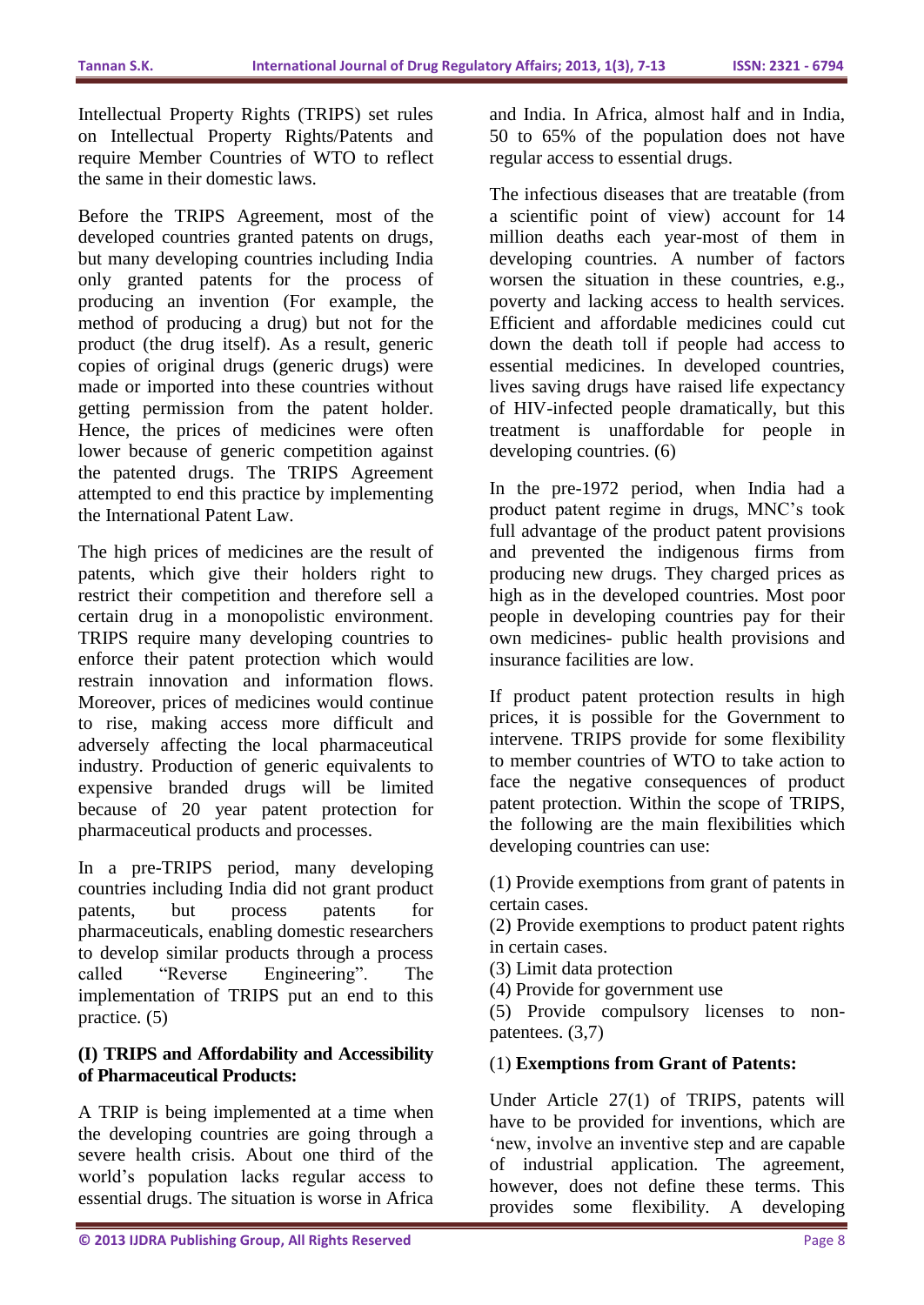country can interpret these terms so as to restrict the number of patents. (7)

### **(2) Exceptions to Exclusive Rights:**

Patents basically confer on the patentee the right to prevent others from using the invention. But such rights are not absolute. All patent laws generally provide for some qualifications to such exclusive rights. Article 30 of TRIPS permits member countries to 'provide limited exceptions to the exclusive rights conferred by a patent. This Act does not list the specific Acts for which exceptions can be provided. The following are the most significant and common exceptions which the national laws in many countries provided when TRIPS came into effect. (7)

(i) **Early Working**: The 'early working' provision is popularly referred to as the 'Bolar' provision or exception as it is known in USA. The Bolar provision is very important for generic entry. It permits generic entry soon after the patents expire, and, hence, allows the customers to benefit from competition and lower prices without delay.

### (ii) **Parallel Imports:**

Under Article 28 of TRIPS, the patent owner has the exclusive right to prevent others from not only from making, using or selling the invented product or process in the country, but also importing from other countries. This is, however, subject to Article 6 on 'exhaustion'. What it basically means that the patent holder in a country cannot legally stop imports of patented products offered for sale in another country. Such imports are known as parallel imports.

### (iii) **Research and Experiment Use:**

Section 47 of the Patents Act, 1970, which has not been deleted in the recent amendments, provides other exceptions. The patented product/process may be made or used by any person for the purpose merely of experiment or research including the parting of instructions to the pupils. However, it is also possible to exempt acts of experimentation even if made with commercial purposes.

#### **(3) Limiting Data Protection:**

To get marketing Approval for a new drug developed, innovator companies are required to submit test and clinical data relating to safety and efficacy to national health authorities. India's Drugs and Cosmetics Act, 1940, which regulates the marketing approvals of new drugs, as well as the Patents Act 1970, the three amendments including the Ordinance of 2004 carried out to comply with TRIPS does not contain any provisions relating to test data protection. (7)

### **(4) Compulsory Licensing:**

A proper compulsory licensing system is of vital importance to deal with the negative implications of product patent protection on prices. If generic companies are given licenses to produce a patented drug on payment of royalty, then competition among manufacturers would drive down prices, but the royalty paid to the innovators would continue to provide funds and the incentive for R&D. Both WHO and WHO have pointed out that compulsory licensing is one of the ways to strike a balance between promoting access to existing drugs and promoting R&D into new drugs.

In the amended Patent Act of 1970, an application for a compulsory license can be made under two sets of circumstances

**(i) Under section 84**, three years after sealing of the patent. An application under this section can be made on the following grounds:

- (a) That the reasonable requirements of the public have not been satisfied or
- (b) That the product is not available at a reasonably affordable price or
- (c) That the patented invention is not worked in the territory of India.

Thus, under the Indian Law, if a patentee does not exploit locally the patented inventions, then compulsory licenses can be asked for.

**(ii) Section 92**, anytime after the sealing of the patent with respect to a patent notified by the Government as eligible for a compulsory license. The General principles in the amended Act sound very impressive.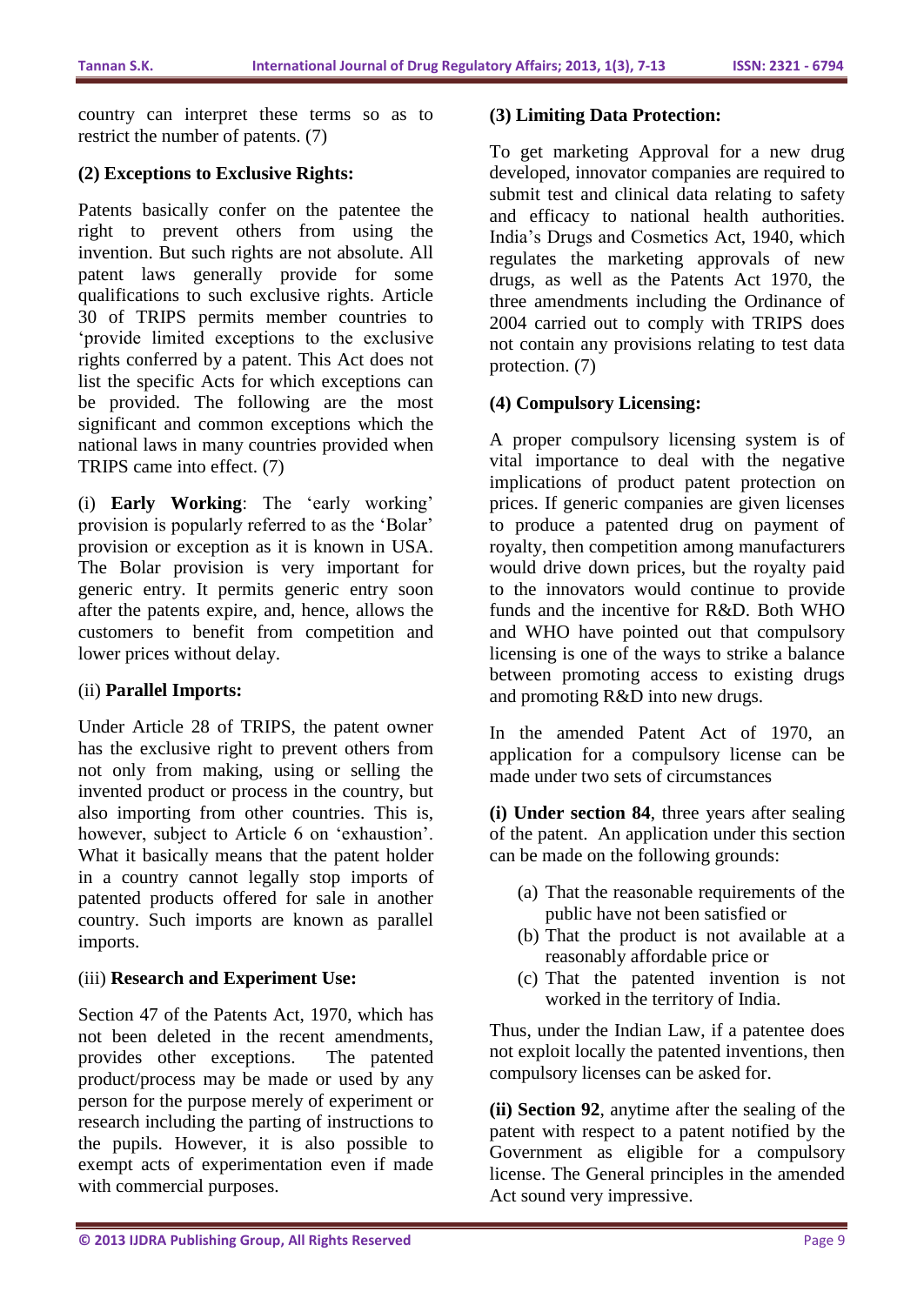The general principles note that patents are granted to encourage inventions and to make the benefit of patented invention available at reasonably affordable prices to the public, to secure that these are worked in India, and not to enable patentees to enjoy monopoly power by importing. (8)

### **(5) Government Use:**

Article 31 of TRIPS dealing with compulsory licensing provides for special provisions in the case a national emergency or other circumstances of extreme urgency or in cases of public non-commercial use 'Public use of patents' or 'Government use' is a standard feature of patent laws in many countries. Under section 92, the central Government can notify in the official Gazette, the issue of compulsory licenses under special provisions as per article 31 of TRIPS.

Trips provides a three stage frame for countries such as India which did not grant product patents rights in pharmaceuticals when TRIPS came into force on Jan 1, 1995.

(i) Introduction of a facility ('mail box") from Jan 1, 1995 to receive and hold product patent applications in the fields of pharmaceuticals and agricultural chemicals. Such applications will not be processed for the grant of the patent until the end of 2004. But, Exclusive Marketing Rights (EMR's) can be obtained for that application if a patent has been granted in some other WTO member country and the application has not been rejected in the country as not being an invention.

(ii) Compliance, from Jan 1, 2000, with other obligations of TRIPS such as the rights of the patentee, term of patent protection, compulsory licensing and so on.

(iii) Introduction of full product patent protection in all fields including pharmaceuticals from January 1, 2005. All the product patent applications held in the mail box are also required to be taken up for examination from Jan 1, 2005. Compliance with the TRIPS requirements has taken substantial time in India.

The Patents (Amendment) Act, 1999 amended the Patents Act 1970 with retrospective effect from Jan 1, 1995 to implement the mail box facilities EMR's. A fully fledged product patent regime has been introduced in India from Jan 1, 2005 through a presidential decree, the Patents (Amendment) Ordinance 2004 dated Dec 26, 2004. The Ordinance, introducing product patent protection in Pharmaceuticals has been widely opposed both in India and abroad.

The Multilateral organizations such as WHO has urged the Government to enjoy the rights enjoyed under WTO to protect public health. When the Ordinance was followed up with necessary legislation and the Patents (Amendment) Act 2005 was passed by the Parliament in March 2005. (9)

### **(II) The Role of Multinationals in the Pharmaceutical Industry in India after TRIPS:**

### **(1) Rising MNCs Dominance:**

Indian generic companies are no longer permitted to manufacture new patented drugs. These can now be manufactured only by the patentees and their licensees. Thus depending on the rate of introduction of the new patented drugs, the market share of MNCs is expected to go up. The MNCs are not only interested in patented markets, they are also trying to enter aggressively into generic segments as well.

Traditionally, MNCs have relied for their growth in patented drugs and focused mainly on developed country markets. The high monopoly prices of patented drugs yielded high returns. But recent years have witnesses a sharp fall in the number of new drugs introduced in the market. The MNCs are finding it increasingly difficult to fill the product gap as the patents of their blockbuster drugs are expiring and they are facing constraints on further profitable growth in the developed markets. For example, Pfizer is set to lose a \$ 10 billion dollars a year revenue stream as the patent on its blockbuster drug Lipitor expires.

The net profit of the top 15 MNCs declined sharply by 20% in 2010 with a major setback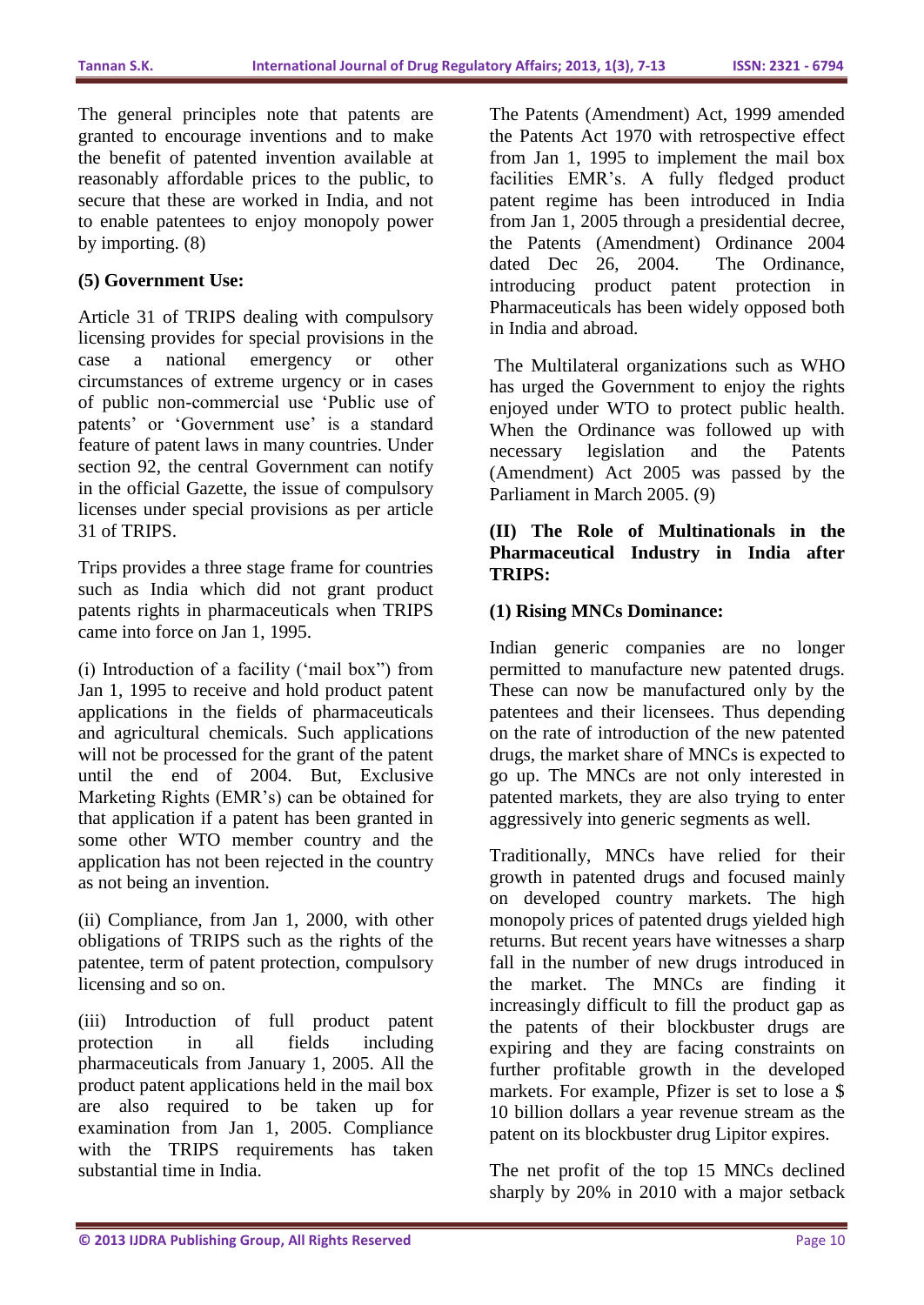for companies such as Merck, Bristol-Myers and GlaxoSmithKline. On the other hand, some developing country markets are experiencing rapid growth. The seven emerging markets of China, Brazil, India, Russia, South Korea, Mexico, and Turkey contributed to more than half of the growth of the pharmaceutical market of the world in 2009 compared to only 16% of contribution by the developed country markets of North America, Western Europe and Japan. Therefore, the MNCs are targeting the generic industry in the emerging markets.

Involvement of MNCs in the generic market is not new in India. When product patents were abolished in 1972, all the major MNCs decide to stay back. GSK (Earlier Glaxo), in fact, remained the largest seller in the domestic formulations market till recently. But MNCs in general maintained a low profile. They were hesitant to introduce their latest products in the Indian market. Some of them continued to compete but created new local brands rather than promoting their international brands. Others stop selling their products they thought were priced too low. (1)

In the post TRIPS era, MNCs are vigorously trying to expand not only in the patented markets, but also in the generic market of India. MNCs such as Pfizer, GSK and Merck have introduced some of their blockbuster drugs in India. Examples are azithromycin and quinapril by Pfizer, simvastatin by Merck and carvedilol by GSK. In fact, MNCs are marketing the products of other MNCs in the Indian market. Pfizer, for example, is marketing telmisartan developed by Boehringer Ingelheim.

MNCs are now forming strategic alliances with Indian companies. Indian companies such as Dr Reddy's Laboratories, Aurobindo, Cadila Healthcare and Torrent have entered into supply agreements with MNCs such as GSK, Astrazeneca and Abbott. Dr Reddys, for example will supply about 100 branded formulations to GSK for marketing in various emerging markets across Latin America, Africa, West Asia and Asia-Pacific including India. Dr Reddys will get a predetermined share of the revenue earned by GSK for these products. In some markets where Dr Reddys

have a presence, the formulations will be marketed jointly.

Another example is Aurobindo-Pfizer deal. Aurobindo will supply more than 100 formulations to Pfizer for the regulated markets of US and the European Union (EU) and more than 50 products for about 70 non-US/EU Markets. Apart from the revenue sharing, the deal involves the payment of upfront license fees by Pfizer to Aurobindo. Such deals enable the MNCs to get access to low-cost reliable products without undergoing the lengthy process of getting regulatory approvals in different markets and without incurring any additional expenditure for setting up manufacturing plants. The Indian companies gain by having access to formidable marketing resources of MNCs. (1)

# **(2) Rising Imports of Finished Formulations:**

The new drug policy, 1978 (revised in 1986) imposed restrictions on FERA companies (i.e. those with more than 40% equity) which were not applicable to Indian companies. One of the most important policies that were implemented was that the MNCs were not allowed to market formulations unless they themselves produced the bulk drugs in specified ratio. This compelled the MNCs to undertake manufacturing investments from the basic stages. In fact, together with the Indian companies, the manufacturing activities of MNCs too expanded after 1970'.

But after the mid-1990 with the withdrawal of such restrictions, the MNCs started disinvesting in manufacturing operations. They have sold a number of plants which they had set up under Government pressure. Thanks to the development of the bulk drug industry in India after 1970' onwards, most of the bulk drugs are now produced by a number of a number of Indian producers and are available at very low competitive prices.

In 1994, the investments in plant and machinery of the top MNCs was Rs 455 crores, accounting for about 70% of that of the top 10 Indian companies. However, by 2010, MNCs investments accounted for only 5% of the investment of Indian companies of Rs 13765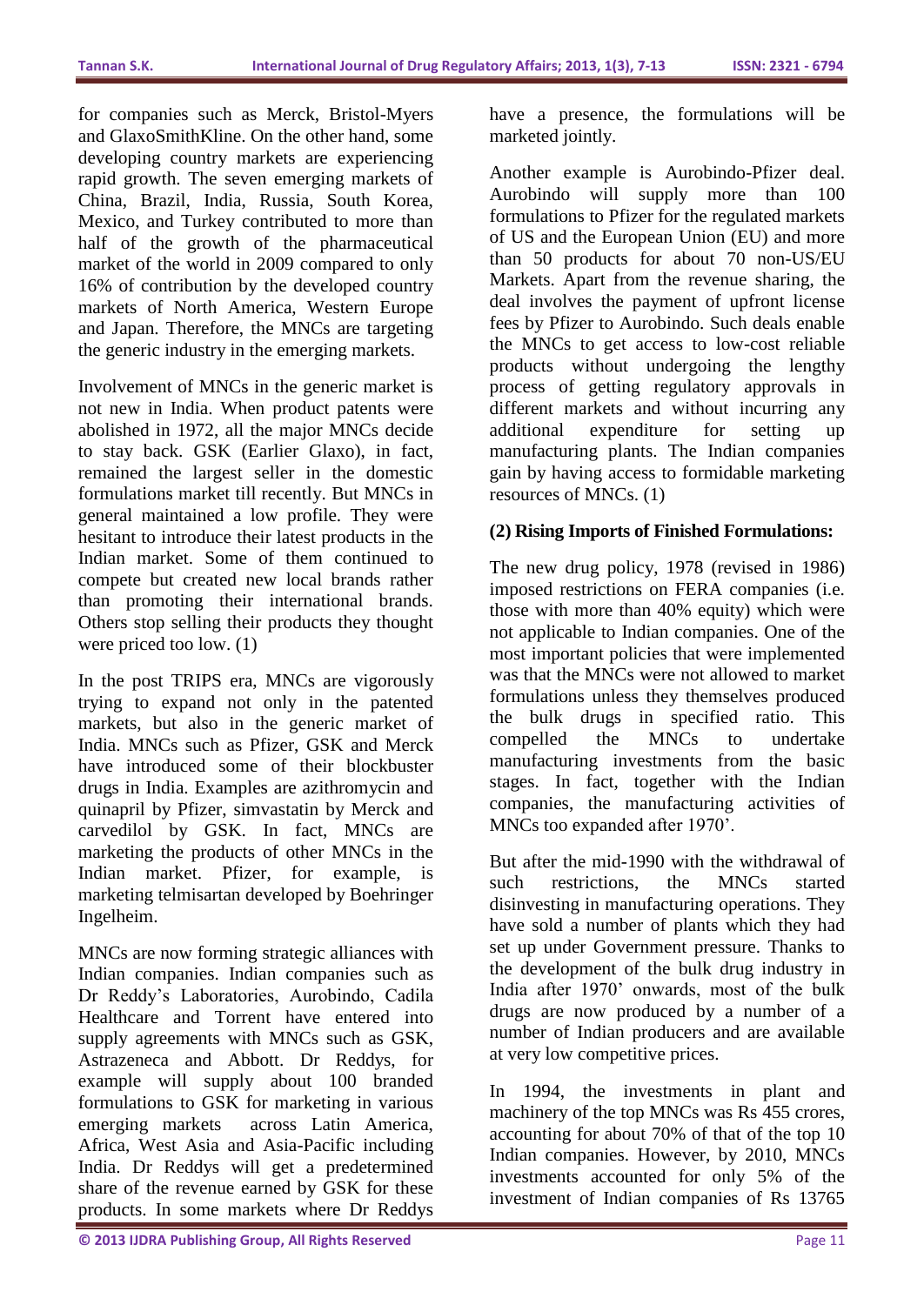crores. Thus, the manufacturing activities of MNCs after economic liberalization are reminiscent of the 1q950s and 1960s when the official policy was quite liberal but the MNCs were reluctant to undertake manufacturing.

What has attracted widespread attention is India's success as a pharmaceutical exporter. What is less noticed is that in recent years, imports of formulations have been rising sharply. Exports exceed imports, but between 1995 and 2010, imports were grown at a faster rate than exports leading to a decrease in trade surplus in formulations. (1)

### **(3) Market Structure and Prices of Patented Products:**

The reintroduction of product patent protection since 2005 has crucial significance. Though product patent have been introduced since January 1, 2005, earlier from January 1, 1995, a mail box facility was put in place to receive and hold patent applications. As per the TRIPS Agreement, these applications are being processed since January 1, 2005 for the grant of patents.

Indian generic companies are no longer permitted to manufacture and market new drugs for which patents have been granted in India. But not all new drugs are patentable in India. Under article 70(3) of TRIPS, a WTO member country has no obligation to provide protection for any subject matter which has fallen into the "public domain" before the WTO came into being i.e. before January 1, 1995. Thus any drug product patented abroad before 1995 can continue to be manufactured and sold in India after 1995 even though these may be under patent protection in other countries.

Drugs patented after January 1, 1995 can be classified into the following categories:

(i) Those involving new chemical entities (NCEs) also known as new molecular entities (NMEs) and new biological entities (NBEs) patented after 1995

(ii) Those involving NCEs/NBEs developed before 1995 but with patents after 1995 for:

- (a) New formulations and compositions,
- (b) New combinations

(iii) New chemical derivatives (Salts, esters etc)

According to article 27(1) of TRIPS, Patents are required to be provided for inventions, which are "new, involve an inventive step and are capable of industrial application". This agreement, however, does not define these terms. This provides some flexibility. India has taken advantage of this flexibility by enacting Section3 (d) in the amended Patents Act and restricting product patents to some extent. Under Section 3 (d) India is not obliged to provide protection to any secondary patents (of new formulations/combinations/chemical derivatives) after 1995 involving NCEs developed before 1995 unless they differ significantly in properties with regard to efficacy. (1)

# **Conclusion:**

The TRIPs negotiations of GATT Uruguay Round have altered the international system of Intellectual Property. The linkage of Intellectual Property issues to those of international trade led to the bilateral measures on the part of the industrialized countries and to the multilateral approach adopted within GATT. Developing countries opted to include intellectual property protection in the Uruguay Round because they cannot remain isolated in the age of market globalization, and their economic development depends on access to the markets of the industrialized countries.

The TRIPs Agreement has led to a reinforcement of the protection of intellectual property, particularly in many developing countries. From the point of view of transfer of technology, the imitation of technologies from industrialized countries and the marketing of the resulting products will now be more difficult.

The days of product monopolies and high prices are back in India. The MNCs have started marketing new patented drugs at exorbitant prices particularly for life threatening diseases like cancer. The